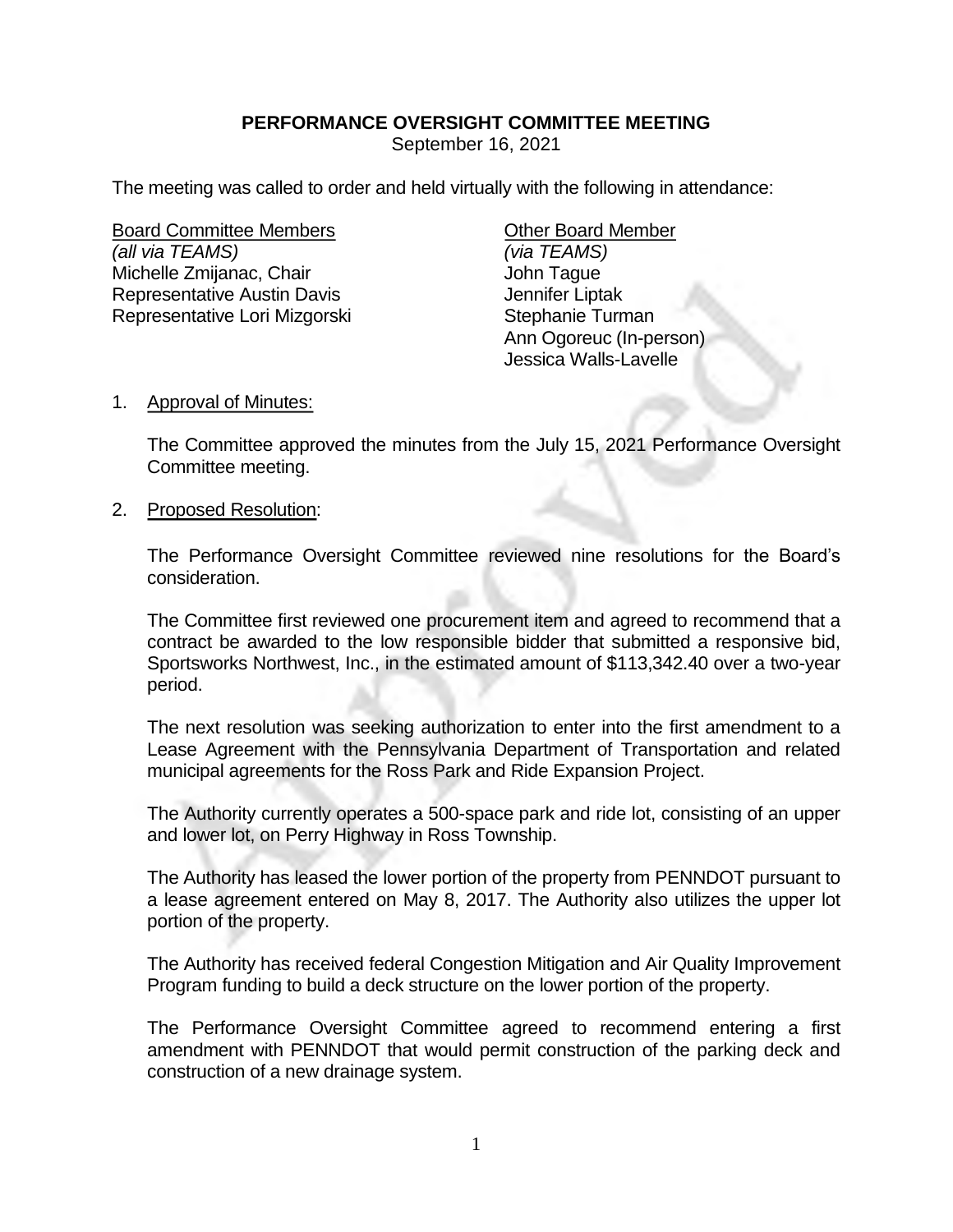The Performance Oversight Committee also agreed to recommend entering into all other agreements that may become necessary for the completion of the project.

Port Authority's chief legal officer, Mr. Michael Cetra, presented two resolutions seeking authorization for settlement of two public liability claims.

The first claim involved a Port Authority bus and an individual, Mr. Anthony Cancelliere, who was attempting to get into his parked vehicle when the right rear door hatch of the bus came open and struck the vehicle.

Mr. Cancelliere submitted a personal injury claim seeking monetary recovery for the damages he allegedly sustained as a result of the accident.

The Performance Oversight Committee agreed to recommend a settlement payment in the total not-to-exceed amount of \$125,000 to fully and finally settle the claim with no admission of fault by the Authority.

The second claim involved a Port Authority bus and two privately-owned and operated automobiles on May 30, 2017.

The bus was traveling down Center Avenue when a hydraulic line on the bus ruptured and leaked hydraulic fluid on the roadway. Mr. Joseph Nucci was sitting in his automobile at a red light when a second privately-owned automobile lost control on the leaked hydraulic fluid and struck his vehicle.

Mr. Nucci, along with his wife, Eva Nucci, submitted a personal injury claim seeking monetary recovery for the damages he allegedly sustained as the result of the accident.

The Performance Oversight Committee agreed to recommend a settlement payment in the total not-to-exceed amount of \$175,000 to fully and finally settle the claim with no admission of fault by the Authority.

The next resolution was seeking authorization to award a construction contract.

It was reported that the Authority is engaged in the design and construction of the central business district tunnel plinth rehabilitation project.

The bid of Golden Triangle Construction Co., Inc., is the lowest responsive bid from a responsible bidder among the bids received for the contract.

The Performance Oversight Committee agreed to recommend awarding the contract to Golden Triangle Construction Co., Inc., in the amount of \$19,280,546.00, subject to successful completion of the pre-award requirements.

The next resolution was seeking authorization to amend the general heavy highway and electrical ancillary services contracts.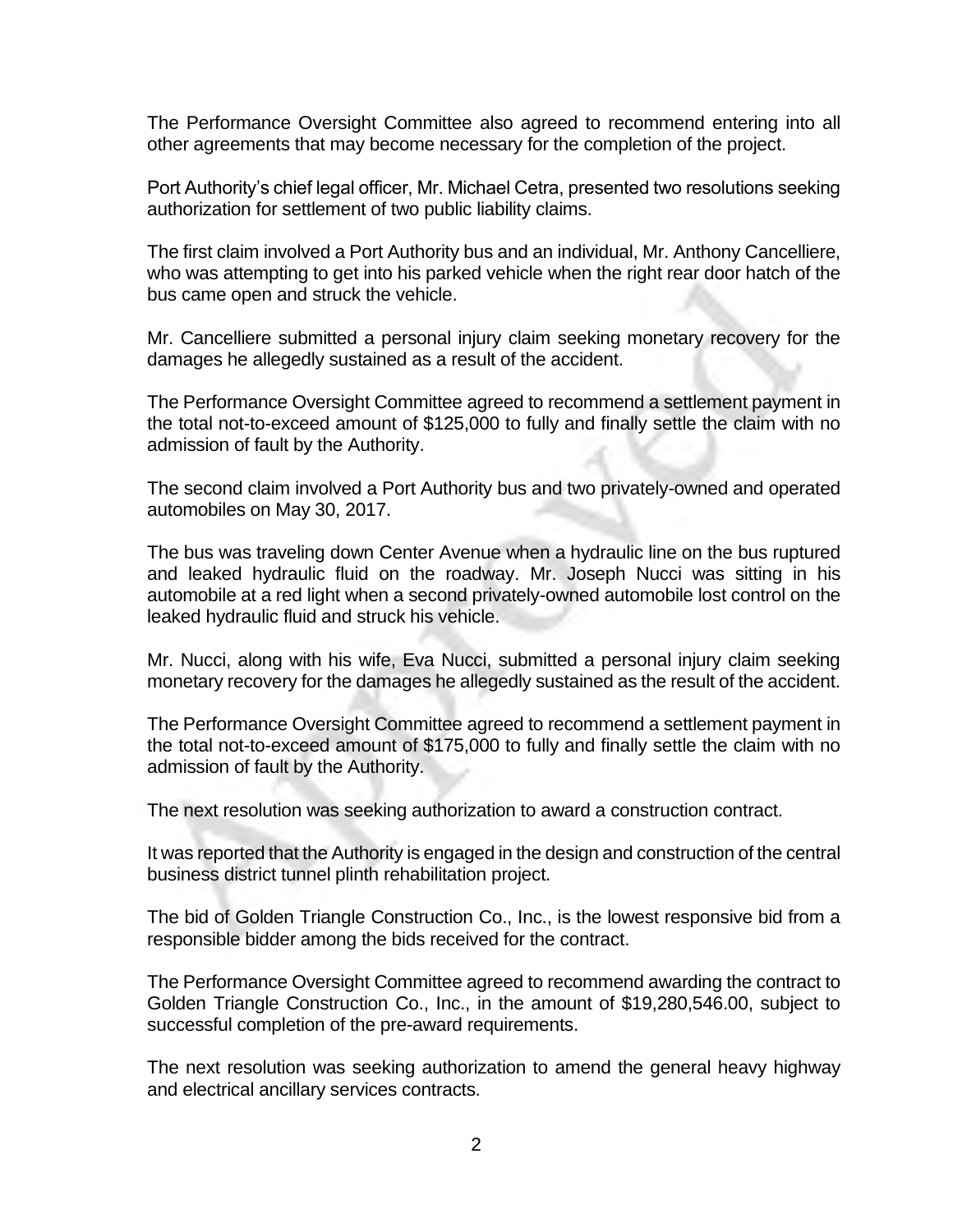It was reported that in March 2019, contracts were awarded to Michael Facchiano Contracting, Inc., for the general heavy highway construction contract and T.S.B., Inc., d/b/a Schultheis Electric was awarded the electrical construction contract.

Services are identified and issued on an individual basis for a total amount not to exceed the amounts of the contracts over a three-year period.

It was noted at the meeting that no change orders have been issued to date for the contracts and the services have been completed in a satisfactory manner.

The Authority has determined it is in its best interest to increase the total not to exceed amounts of the contracts by \$500,000 each to ensure adequate funding for the services is maintained.

The Performance Oversight Committee agreed to recommend authorizing amendments to increase the total not-to-exceed amount of the General Heavy Highway contract with Michael Facchiano Contracting to \$4,148,803.00 and increase the total not-to-exceed amount of the Electric Construction Contract with T.S.B., Inc., d/b/a Schultheis Electric to \$3,827,034.00.

The next resolution was seeking authorization to award general and electrical construction contracts for the LRT High Platform Station Improvements Project.

The improvements will include 18 high platform stations along the Red, Blue and Silver Light Rail System lines.

The bid of P.J. Dick Incorporated for the General Construction Contract and Merit Electrical Group, Inc., for the electrical construction contact are the lowest responsive bids from responsible bidders meeting the Authority's specifications for the project.

The Performance Oversight Committee agreed to recommend awarding the General Construction Contract to P.J. Dick Incorporated, in the amount of \$8,729,009.55, and the Electrical Construction Contract to Merit Electrical Group, Inc., in the amount of \$2,042,700.00 for completion of the project.

The next resolution was seeking authorization to enter into agreements with a pool of firms to provide bus rapid transit construction management services.

The proposals submitted by CDR Maguire, Inc. and Hill International, Inc., have been determined to be the highest-rated proposals for the performance of services.

The Performance Oversight Committee agreed to recommend entering into agreements with CDR Maguire, Inc. and Hill International, Inc., in a total not-to-exceed amount of \$17,000,000, which would be allocated on an as-needed basis through task specific work orders.